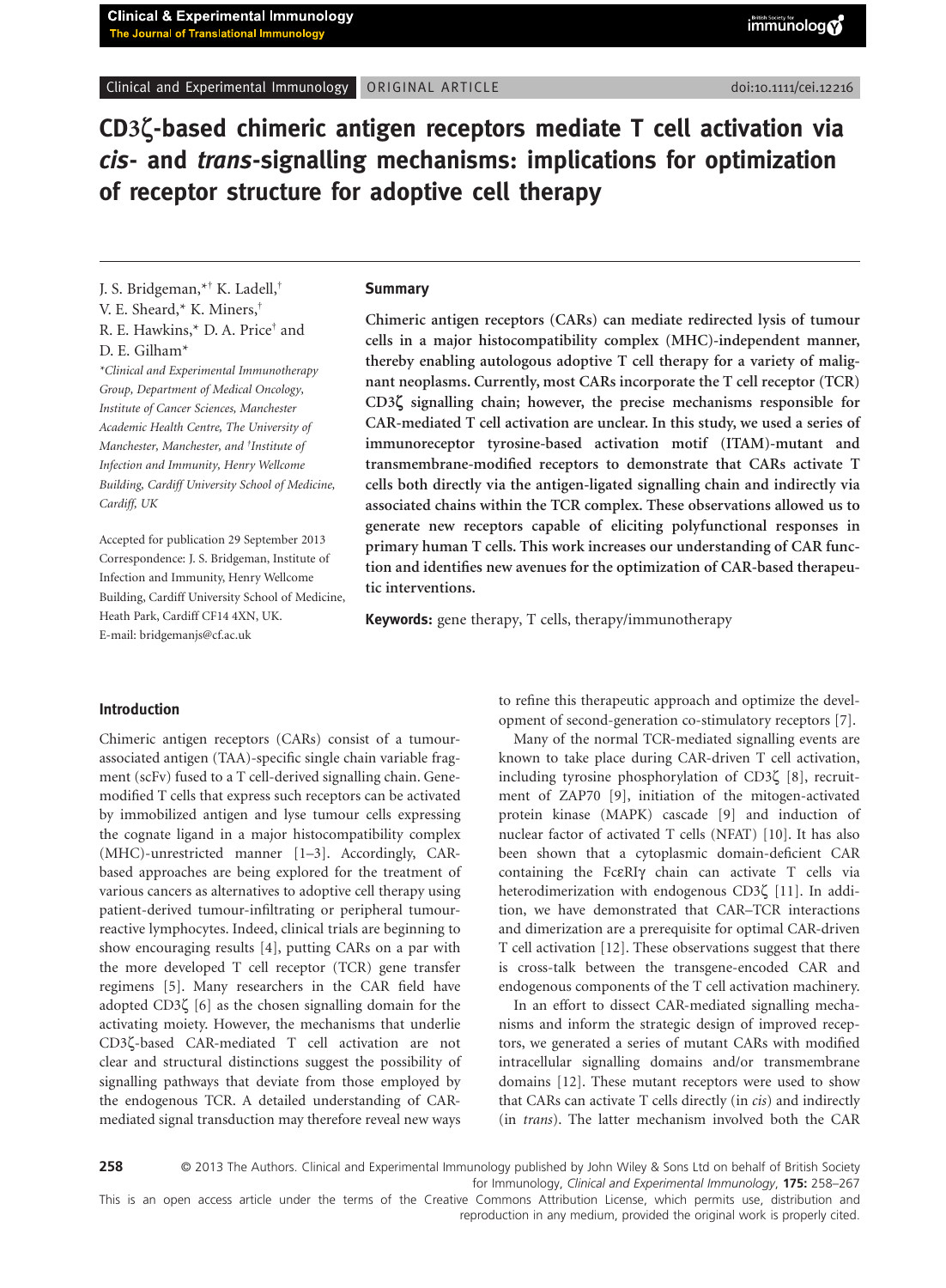dimerization partner and other components of the TCR complex, enabling tailored truncations to the signalling domain without significant loss of function. These observations have implications for the optimization of CAR expression and function.

## **Materials and methods**

### **Antibodies**

Anti-human CD3ε (UCHT1), anti-human CD3ζ (K25- 407·69), anti-human CD69 (FN50), anti-human TCRVβ8 (JR2), anti-mouse CD3ε (145-2C11), mouse IgG1 (MOPC-31C), mouse IgG2b (MPC-11) and hamster immunoglobulin (Ig)G1 (A19-3) phycoerythrin (PE) conjugates were purchased from BD Biosciences (San Jose, CA, USA). Sheep anti-mouse IgG-horseradish peroxidase (HRP) (polyclonal), goat anti-human IgG-PE (polyclonal), mouse anti-FLAG (M2) and mouse anti-FLAG-PE (M2) were purchased from Sigma-Aldrich (St Louis, MO, USA). The following anti-human monoclonal antibodies (mAbs) were used in polychromatic flow cytometry experiments: (i) anti-CD4-PE-cyanin (Cy)5·5 (S3·5) and anti-CD8-QD705 (3B5) (Life Technologies, Carlsbad, CA, USA); (ii) anti-interferon (IFN)-γ-V450 (B27) (BD Horizon, BD Biosciences); and (iii) anti-CD107a-fluorocein isothiocyanate (FITC) (H4A3), anti-interleukin (IL)-2-allophycocyanin (APC) (MQ1-17H12) and anti-tumour necrosis factor (TNF)-α-PECy7 (Mab11) (BD Pharmingen, Franklin Lakes, NJ, USA).

### **Generation of chimeric antigen receptor constructs**

All CAR constructs used in this study contain the MFE23 anti-carcinoembryonic antigen (CEA) single chain antibody [13]. The MFEζ CAR has been described previously [14]. MFE.htmζ consists of MFE23 fused to MHC class I truncated extracellular and transmembrane domains (amino acids 274–313) and the human CD3ζ cytoplasmic domain (amino acids 32–142). MFEζ.C2G G-10C is a mutant form of MFEζ with a displaced cysteine residue that permits preferential homodimerization [12]. Introduction of immunoreceptor tyrosine-based activation motif (ITAM) mutations into the CAR constructs was carried out using a sitedirected mutagenesis kit (Invitrogen, Carlsbad, CA, USA), according to the manufacturer's instructions (primer details available on request).

### **Cell lines**

The following cell lines were used: (i) 293T (American Type Culture Collection); (ii) Jurkat E6·1 (European Collection of Cell Cultures); (iii) TCR-β-deficient Jurkat derivative JRT3-T3·5, a kind gift from Dr Reno Debets (University Medical Center, Rotterdam, the Netherlands); and (iv) mouse MA5·8, a kind gift from Dr David Wiest (Fox Chase Cancer Centre, Philadelphia, PA, USA). Jurkat and MA5·8 cells were maintained in T cell medium (TCM), comprising RPMI supplemented with 10% heat-inactivated fetal calf serum (FCS), 0.01 M HEPES, 1% L-glutamine and 0.1% 2-mercaptoethanol; 293T cells were maintained in Dulbecco's modified Eagle's medium (DMEM) supplemented with 10% FCS.

#### **Retrovirus generation and lymphocyte transduction**

The rKat retroviral vector system was used as described previously [15]. Retroviral supernatant was produced from transiently transfected 293T cells using a modified calcium chloride transfection protocol [13]. Medium from 293T cells was passed through a 0·45 μm filter and used to infect cells directly. Typically,  $5 \times 10^5$  T cells were mixed with retroviral supernatant and 6 μg/ml polybrene, then centrifuged for 3 h at 1200 *g*. Transductions were repeated on two consecutive days.

### **Flow cytometric analysis and sorting**

Transduction levels were assessed using CEA.hFc protein generated from transiently transfected 293T cells, as described previously [14]. Basic flow cytometric analysis was conducted using either a FACScan or a FACSCalibur flow cytometer (BD Biosciences) and WinMDI version 2·8 software. Polychromatic flow cytometric analysis was conducted using a custom-modified FACSAriaII flow cytometer (BD Biosciences) and FlowJo software version 9·5.3 (TreeStar Inc., Ashland, OR, USA). Cells were sorted using either a FACSVantage or a FACSAria flow cytometer (BD Biosciences) to obtain populations with equivalent CAR surface expression (generally the top 5%). All cell populations were >90% CAR<sup>+</sup> after enrichment.

## **Polyacrylamide gel electrophoresis and Western blotting**

Cells were lysed in 1% CHAPS (3-[(3-cholamidopropyl) dimethylammonio]-1-propanesulphonate) buffer [phosphatebuffered saline (PBS), 1% CHAPS, 0·5% sodium deoxycholate, 2% sodium dodecyl sulphate] containing complete protease inhibitor cocktail tablets (Roche, Indianapolis, IN, USA) for 30 min, then centrifuged through polymer wool to clear the supernatant. Protein concentrations were established using a protein estimation kit (Bio-Rad, Hercules, CA, USA). Reduced or non-reduced samples containing 20 μg of total protein were separated on 10% sodium dodecyl sulphate-polyacrylamide gel electrophoresis (SDS-PAGE) gels, transferred to Hybond nitrocellulose membranes (Amersham Biosciences, Pittsburgh, PA, USA) and probed with mouse anti-human CD3ζ (BD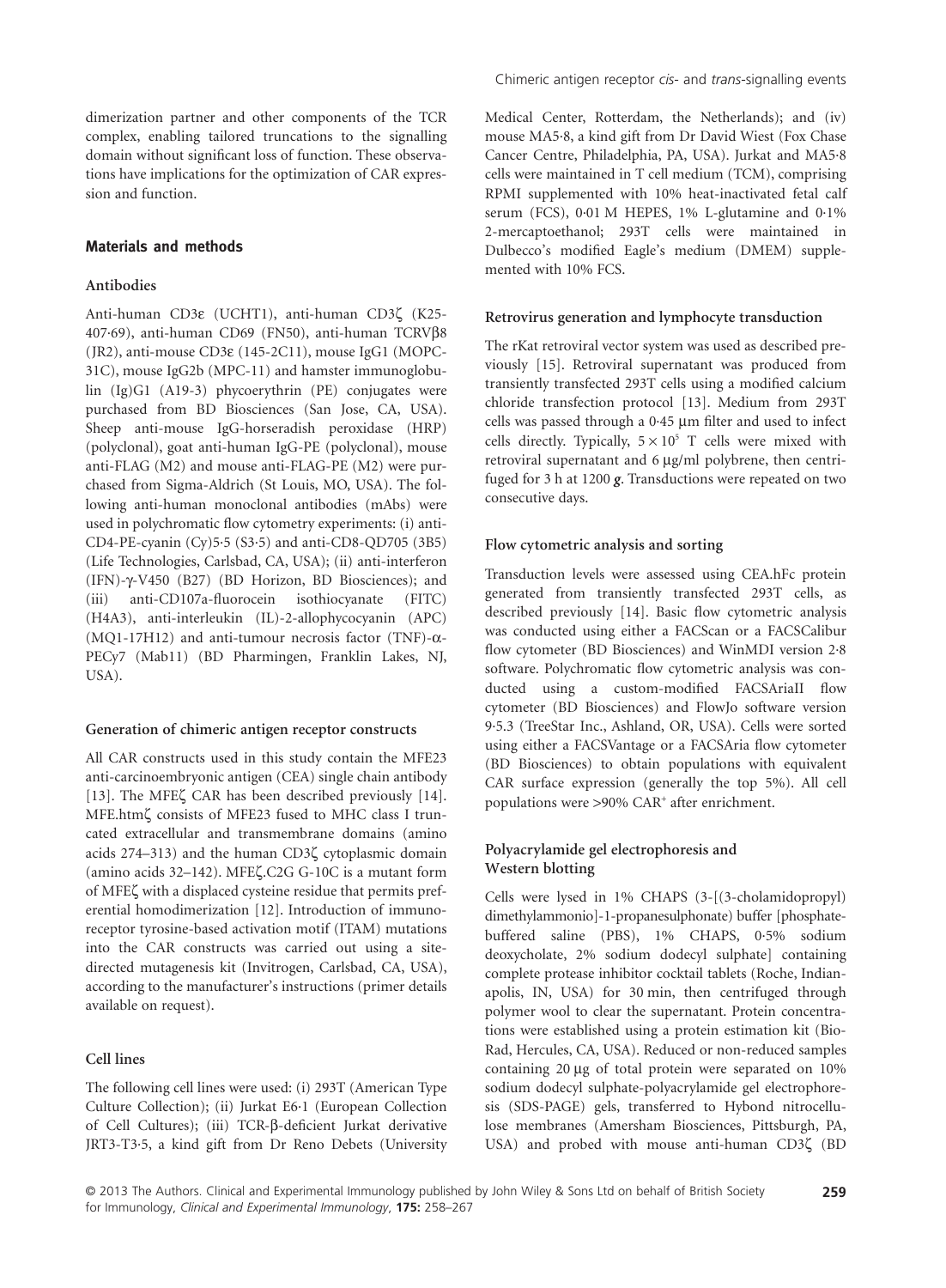Biosciences) followed by HRP-conjugated sheep anti-mouse IgG (Sigma-Aldrich), both diluted 1:1000 in PBS-Tween/5% skimmed milk powder. Bands were resolved using an ECL Western Blotting Detection kit (Amersham Biosciences), according to the manufacturer's instructions, and the membranes were analysed by exposure to X-ray film.

## **CD69 expression assay**

Ninety-six-well flat-bottomed non-tissue culture plates were coated overnight with the indicated concentrations of CEA protein diluted in borate-buffered saline (0·015 M sodium borate, 0·15 M sodium chloride, pH 8·5). The plates were then blocked for 1–2 h at 37°C with 2% bovine serum albumin (BSA)/PBS before addition of  $1 \times 10^5$  CARtransduced T cells in 100 μl of TCM per well. After incubation for 24 h at 37°C, cells were stained with anti-CD69-PE and analysed by flow cytometry.

## **Polyfunctionality assay**

Plates were coated with CEA and blocked as above before the addition of  $3 \times 10^5$  CAR-transduced T cells per well in the presence of brefeldin A (10 μg/ml; Sigma-Aldrich), GolgiStop (0·7 μl/ml; BD Biosciences) and anti-CD107a-FITC. After incubation for 6 h at 37°C, cells were washed in FACS buffer (PBS/1% FCS) and incubated for 10 min at room temperature with LIVE/DEAD® Fixable Aqua stain (Life Technologies). Cells were then surface-stained with anti-CD4-PECy5·5 and anti-CD8-QD705, washed twice in FACS buffer, permeabilized using a Cytofix/Cytoperm kit (BD Biosciences) and stained intracellularly with anti-FLAG-PE, anti-IFN-γ-V450, anti-IL-2-APC and anti-TNFα-PECy7. Data were collected on a custom-modified FACSAriaII flow cytometer and analysed with FlowJo software version 9·5.3 (TreeStar Inc.). Graphics were generated using the spice software suite [16].

# **Statistical analysis**

Up-regulation of CD69 expression was analysed using a Kruskall–Wallis test. Half maximal effective concentration  $(EC_{50})$  values were compared using one-way analysis of variance (anova). Significance levels are indicated as \**P* < 0·05, \*\**P* < 0·01 and \*\*\**P* < 0·001.

# **Results**

# **Chimeric antigen receptors can activate T cells via their heterodimerizing native CD3ζ partner**

It has been demonstrated previously that CARs containing the transmembrane region of FcεRIγ can mediate T cell activation by heterodimerizing with CD3ζ [11]. This observation suggests that CAR-driven signalling pathways are more complex than first thought. To determine whether the same is true for CD3ζ-based CARs, we generated a panel of receptors with defined interchain interactions. MFEζ consists of the CEA-specific scFv MFE23 fused directly to the CD3ζ signalling chain from the TCR complex, allowing both homodimerization and heterodimerization with endogenous CD3ζ [12]. MFEζ.C2G G-10C differs from MFEζ in that the interchain disulphide bond has been moved from the transmembrane C2 to the extracellular G-10 position. The displaced disulphide bridge eliminates heterodimerization with endogenous CD3ζ, but the capacity to homodimerize and interact with the endogenous TCR is maintained [12]. MFE.htmζ incorporates the human leucocyte antigen (HLA)-A\*02 transmembrane domain fused to the CD3ζ cytoplasmic domain; this receptor can only form monomers, and is unable to interact with the endogenous TCR complex [12]. We also generated identical receptors with Y–F (Tyr–Phe) mutations at each ITAM within the cytoplasmic domain, thus making them signalling-deficient [17]. All receptors were cloned with a C-terminal FLAG-tag to permit immunoblot and flow cytometric detection.

Jurkat T cells were transduced with retroviral vectors encoding the indicated CARs. Immunoblot analysis confirmed the presence of CAR heterodimers and homodimers in MFEζ-expressing cells, homodimers and monomers in MFEζ.C2G G-10C-expressing cells and monomers only in MFE.htmζ-expressing cells (Fig. 1a). Cellular activation in response to CEA was assessed using flow cytometry to measure CD69 up-regulation. This analytical approach in Jurkat T cells closely mirrors CAR-mediated activation via 'signal 1' in primary human T cells [12]. MFEζ and MFEζ.C2G G-10C up-regulated CD69 most potently, followed by MFE.htmζ. All three CARs induced significant increases in CD69 expression at CEA concentrations of 1·0 μg/ml (Fig. 1b). The ITAM-mutant CARs responded in the same relative order (MFEζ > MFEζ.C2G G-10C > MFE.htmζ). This result confirms that MFEζ can mediate T cell activation in a CAR-independent manner, presumably via heterodimerization and potentially via interactions with the TCR complex. The observation that MFEζ.C2G G-10C Y–F up-regulated CD69 further suggests the existence of a mechanism beyond heterodimerization with endogenous CD3ζ.

To dissect this phenomenon further, the same experiment was repeated in TCR-β-deficient Jurkat T cells (JRT3–T3·5). These cells have a mutation in the TCR-β locus and, consequently, do not express a complete surface TCR complex [18]. They do, however, express CD3ζ. As in parental Jurkat T cells, CAR-mediated up-regulation of CD69 followed the relative order MFEζ > MFEζ.C2G G-10C > MFE.htmζ, albeit with responses that appeared to be more sensitive compared to the parental E6·1 cells. This latter observation could reflect higher surface expression of CARs transduced into the JRT3–T3·5 line or intrinsic differences in cellular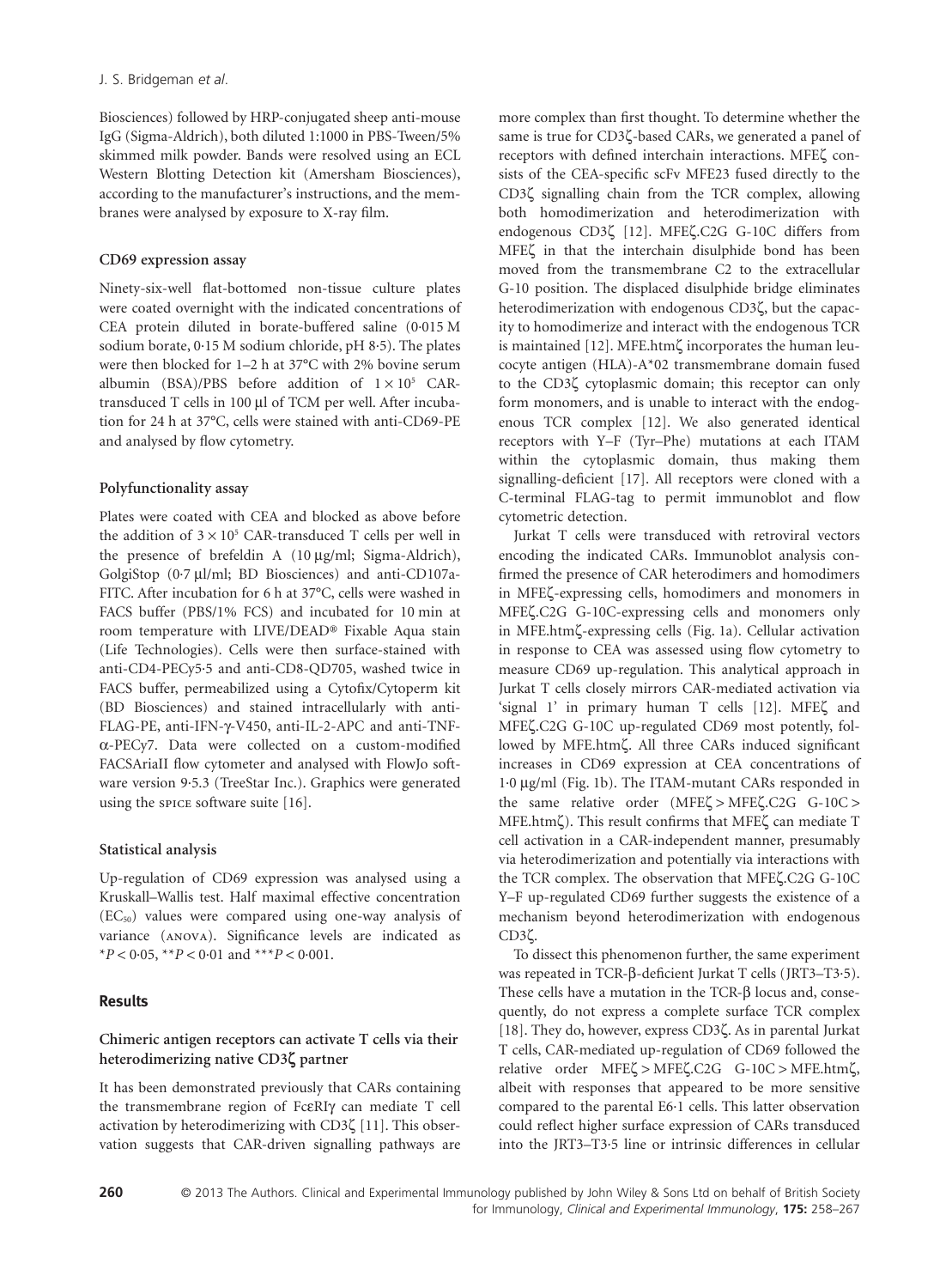

**Fig. 1.** Immunoreceptor tyrosine-based activation motif (ITAM)-mutant chimeric antigen receptors retain a spectrum of functional activity in Jurkat E6·1 and JRT3-T3·5 cells –Jurkat E6·1 cells were transduced with retroviral constructs encoding the indicated chimeric antigen receptors (CARs) and sorted by flow cytometry to obtain enriched populations of CAR<sup>+</sup> cells. CAR<sup>+</sup> cells were lysed and subjected to sodium dodecyl sulphate-polyacrylamide gel electophoresis (SDS-PAGE). Transferred proteins were detected using an anti-FLAG monoclonal antibody (mAb). Reducing and non-reducing conditions are shown with molecular weight (KDa) markers (a). Transduced Jurkat E6·1 (b) or JRT3-T3·5 (c) cells were assessed for surface expression of the T cell activation marker CD69 after stimulation for 24 h with the indicated concentrations of immobilized carcinoembryonic antigen (CEA) protein. Significant increases in CD69 expression between 0 μg/ml and 1·0 μg/ml are shown as  $*P < 0.05$ ,  $*P < 0.01$  and  $**P < 0.001$  (Kruskal–Wallis test). For activation assays (b,c), arithmetic means of three independent experiments ± standard deviation are shown. NT: non-transduced.

Chimeric antigen receptor *cis*- and *trans*-signalling events

sensitivity to stimulation. The only ITAM-mutant CAR to show any significant activity was MFEζ Y–F (Fig. 1c). This finding suggests that the primary *trans*-activatory mechanism underlying CAR-driven T cell activation occurs via endogenous CD3ζ. However, other components of the TCR are also implicated by the observation that MFEζ.C2G G-10C Y–F lost all activity in this system.

## **Chimeric antigen receptor-mediated** *trans***-activation is favoured by interactions with the TCR**

To elucidate the role of TCR *trans*-signalling events, we conducted the same experiment in the MA5·8 cell line, which expresses all components of the TCR complex except CD3ζ [19]. These cells express low levels of the endogenous TCR, which is up-regulated in response to CD3ζ-based CAR expression; the magnitude of this effect is related to the strength of the CAR–TCR interaction [12,20]. MFEζ (± Y–F) up-regulated TCR expression to the greatest extent, as established by measurement of surface CD3ε, followed by MFE $\zeta$ .C2G G-10C ( $\pm$  Y–F). In contrast, MFE.htm $\zeta$  ( $\pm$  Y–F) was unable to rescue surface TCR expression (Fig. 2a). As in the Jurkat system, all receptors with intact ITAMs up-regulated CD69 robustly in response to immobilized CEA. Interestingly, we found that MFEζ Y–F and MFEζ.C2G G-10C Y–F induced significant (*P* < 0·05) increases in CD69 expression, despite the absence of functional CAR ITAMs and endogenous CD3ζ (Fig. 2b). MFE.htmζ failed to up-regulate CD69 expression. These results suggest that CARs can mediate T cell activation via interactions with the endogenous TCR.

## *Trans***-activation permits tailored truncations to chimeric antigen receptor signalling domains**

The data presented above indicate that CARs activate T cells via multiple mechanisms, the relative potency of which appears to follow the order *cis*-signalling > CD3ζ *trans*signalling > TCR *trans*-signalling. This led us to hypothesize that we could reduce the size of the cytoplasmic domain without a concomitant loss of signalling capacity. Previous work has shown that the order of ITAM phosphorylation is crucial for T cell activation, such that the membraneproximal first ITAM is required for phosphorylation of the adjacent signalling motifs [21]. Accordingly, we progressively truncated MFEζ from the C-terminal third ITAM. The antigen responsiveness of these ITAM-truncated CARs was assessed in transduced Jurkat T cells as above. Interestingly, we found that potency was largely unaffected by the lack of the third ITAM. Truncation of the second ITAM, however, reduced antigen responsiveness (Fig. 3a). Receptors lacking all three ITAMs were profoundly impaired in functional terms compared to the wild-type receptor, an observation akin to that seen with the ITAM-mutant receptors tested in Fig. 1. These differences were reflected in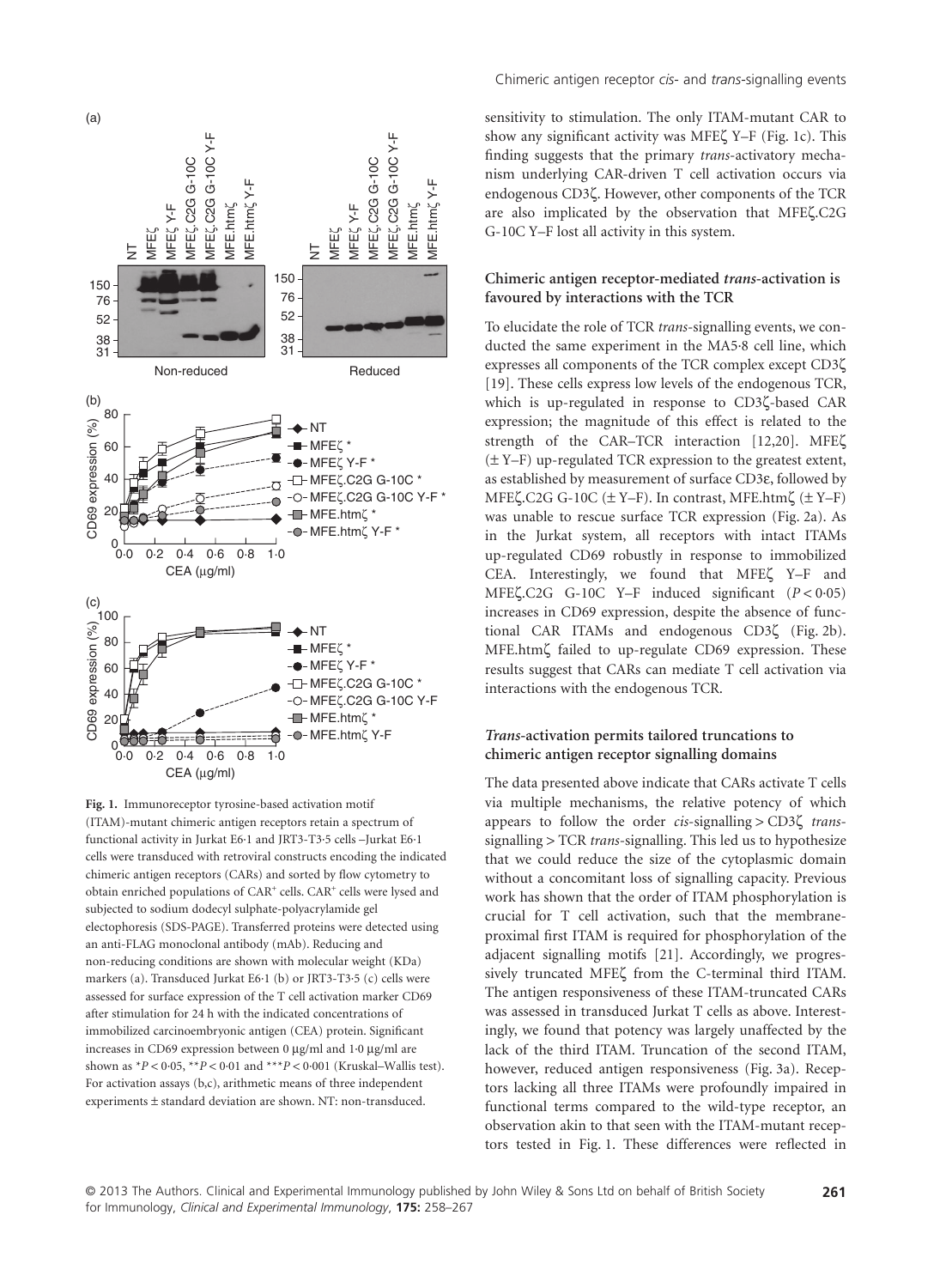

**Fig. 2.** Residual chimeric antigen receptor *cis*- and *trans*-signalling mechanisms permit activity in CD3ζ-deficient MA5·8 cells – CD3ζ-deficient MA5·8 cells were transduced with the indicated chimeric antigen receptors (CARs) and enriched for expression. CD3ε surface expression was measured to evaluate CAR–T cell receptor (TCR) interactions (a). Transduced MA5·8 cells were assessed for surface expression of CD69 after stimulation for 24 h with the indicated concentrations of immobilized carcinoembryonic antigen (CEA) protein (b). Significant increases in CD69 expression between 0 μg/ml and 1·0 μg/ml are shown as \**P* < 0·05, \*\**P* < 0·01 and \*\*\**P* < 0·001 (Kruskal–Wallis test). Arithmetic means of three independent experiments ± standard deviation are shown. NT: non-transduced.

measurements of antigen sensitivity, with receptors containing no ITAMs or just a single ITAM having significantly higher EC<sub>50</sub> values compared to the wild-type receptor  $(P < 0.001$  and  $P < 0.05$ , respectively) (Fig. 3b).

To confirm these observations, we transduced primary human T cells from three healthy donors with receptors containing no, one, two or three ITAMs. After *in-vitro* expansion, we activated these transduced cells with immobilized CEA and measured intracellular cytokine production and CD107a mobilization by flow cytometry (Fig. 4 and Supporting information, Fig. S1). Regardless of the number of ITAMs, all of the CARs tested elicited all four measured functions in response to CEA stimulation. As expected, response magnitude and antigen sensitivity for the majority of functional readouts followed the hierarchy observed in Jurkat cells, with CAR efficacy dictated by the number of ITAMs. Notably, some functions were impacted



**Fig. 3.** Immunoreceptor tyrosine-based activation motif (ITAM)-truncated chimeric antigen receptors retain functional capacity in Jurkat E6·1 cells – Jurkat E6·1 cells were transduced with the indicated full-length and truncated MFEζ variants and enriched for expression. Transduced cells were assessed for surface expression of CD69 after stimulation for 24 h with the indicated concentrations of immobilized carcinoembryonic antigen (CEA) protein (a) and EC<sub>50</sub> values were compared by one-way (ANOVA) (b).  $*P < 0.05$ , \*\**P* < 0·01 and \*\*\**P* < 0·001. Arithmetic means of three independent experiments ± standard deviation are shown. NT: non-transduced.

more by the loss of ITAMs than others; in addition, this effect varied with T cell lineage. The production of IL-2 appeared to be most sensitive to the loss of ITAMs, especially in CD4<sup>+</sup> cells. Furthermore, in two of the three donors tested, the three-ITAM receptor was not optimal for CD107a mobilization in CD8<sup>+</sup> cells. Greater frequencies of CD8<sup>+</sup> cells responded to CAR-mediated antigen recognition compared to CD4<sup>+</sup> cells, particularly with regard to IFN-γ production.

To ascertain antigen sensitivity, we calculated  $EC_{50}$  values for each function (Fig. 5). Although the maximum response elicited by each receptor varied, we found few differences in terms of antigen sensitivity. Compared to the three-ITAM receptor, the only significant differences in EC<sub>50</sub> values were observed for CD107a in CD8<sup>+</sup> cells (three-ITAM *versus* no ITAM,  $P < 0.01$ ), TNF- $\alpha$  in CD4<sup>+</sup> cells (three-ITAM *versus* no ITAM, *P* < 0·01; three-ITAM *versus* one/two-ITAM, *P* < 0·05) and TNF-α in CD8<sup>+</sup> cells (three ITAM *versus* no ITAM  $P < 0.05$ ). In addition, we analysed the functional profiles of CAR-transduced T cells using spice software [16]. All CARs tested displayed dose-dependent polyfunctionality profiles within both the CD4<sup>+</sup> and CD8<sup>+</sup>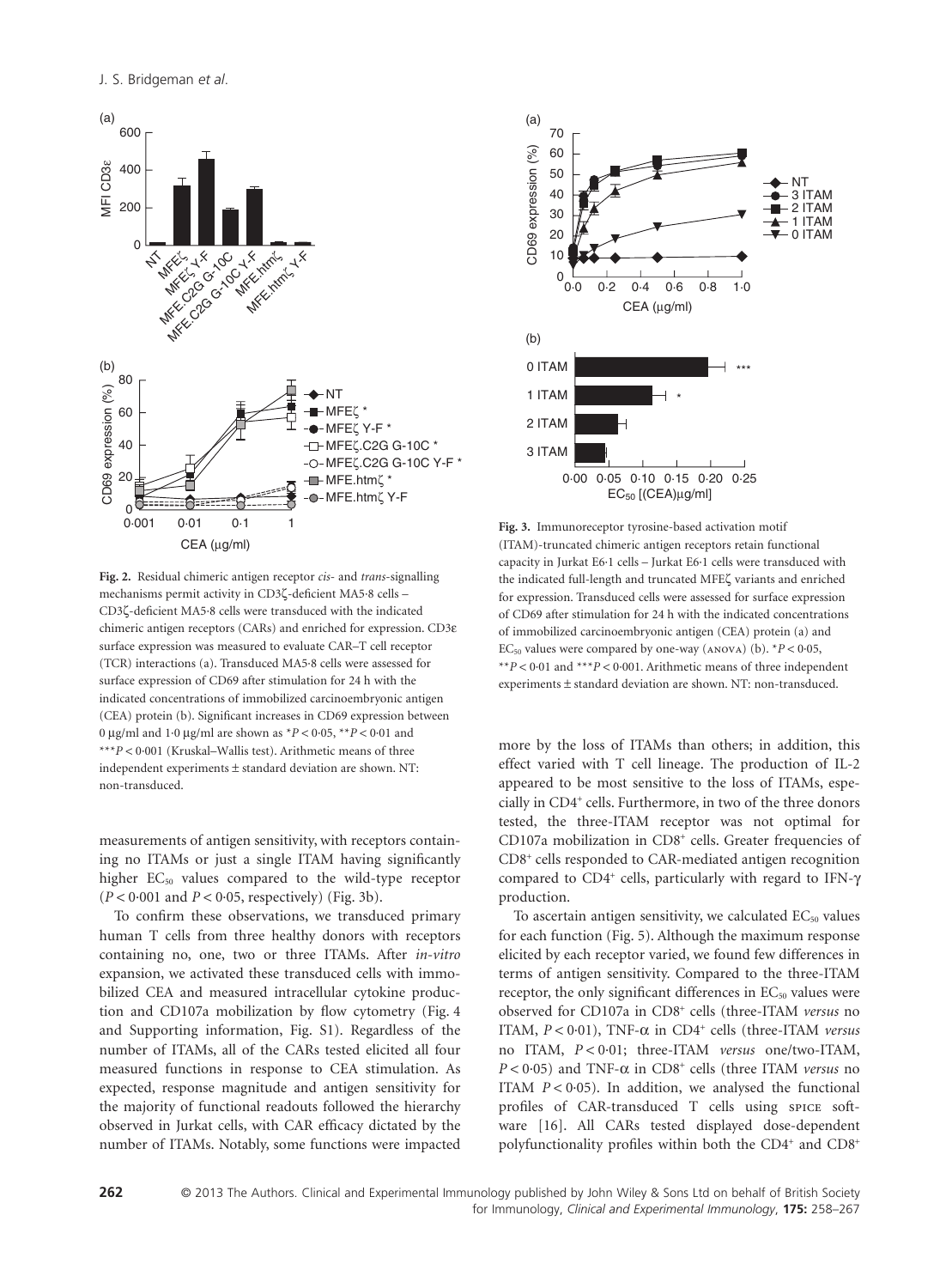

**Fig. 4.** Immunoreceptor tyrosine-based activation motif (ITAM)-truncated chimeric antigen receptors retain functional capacity in primary human T cells – T cells from three healthy donors were transduced with the indicated chimeric antigen receptors (CARs) and expanded *in vitro*. Transduced CD4<sup>+</sup> and CD8<sup>+</sup> cells, identified by FLAG expression, were assessed for CD107a mobilization and intracellular production of interferon (IFN)-γ, tumour necrosis factor (TNF)-α and interleukin (IL)-2 after stimulation for 6 h with the indicated concentrations of immobilized carcinoembryonic antigen (CEA) protein. Representative data from one donor are shown.

lineages (Fig. 6). Notably, polyfunctionality was more obvious in CD8<sup>+</sup> cells compared to CD4<sup>+</sup> cells (Fig. 6a,b). Furthermore, there appeared to be a gradual decrease in polyfunctionality at intermediate CEA concentrations as the CARs were progressively truncated, particularly when the final ITAM was removed (Fig. 6b,d). The primary function elicited in  $CD8^+$  cells was TNF- $\alpha$  production. A large proportion of  $CD8^+$  cells were positive for TNF- $\alpha$  plus CD107a and/or IFN-γ. However, only a fraction of cells elicited all four effector functions (Fig. 6b). The majority of



**Fig. 5.** Immunoreceptor tyrosine-based activation motif (ITAM)-truncated chimeric antigen receptors do not show significant variations in antigen sensitivity for most effector functions in CD4<sup>+</sup> and CD8<sup>+</sup> T cell lineages – T cells from three healthy donors were transduced with the indicated chimeric antigen receptors (CARs) and expanded *in vitro*. Transduced CD4<sup>+</sup> and CD8<sup>+</sup> cells, identified by FLAG expression, were assessed for CD107a mobilization and intracellular production of interferon (IFN)-γ, tumour necrosis factor (TNF)-α and interleukin (IL)-2 after stimulation for 6 h with the indicated concentrations of immobilized carcinoembryonic antigen (CEA) protein. EC<sub>50</sub> values were calculated using GraphPad Prism software and compared by one-way analysis of variance (ANOVA). \**P* < 0.05, \*\**P* < 0.01 and \*\*\**P* < 0.001 compared to three ITAM.

© 2013 The Authors. Clinical and Experimental Immunology published by John Wiley & Sons Ltd on behalf of British Society **263** for Immunology, *Clinical and Experimental Immunology*, **175:** 258–267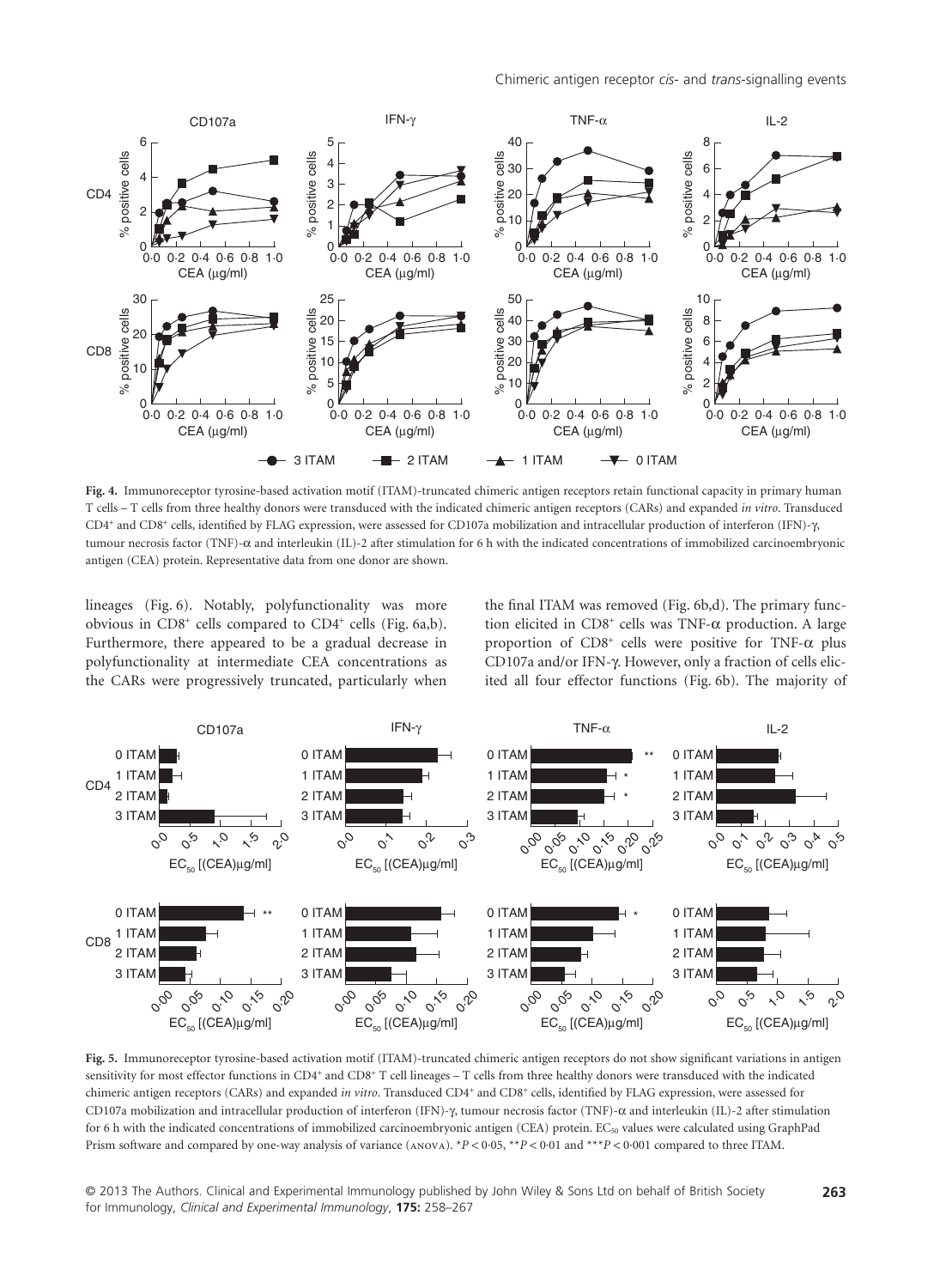J. S. Bridgeman *et al*.



**Fig. 6.** Immunoreceptor tyrosine-based activation motif (ITAM)-truncated chimeric antigen receptors elicit polyfunctional responses in  $CD4^+$  and  $CD8^+$  T cell lineages  $-$  T cells from three healthy donors were transduced with the indicated chimeric antigen receptors (CARs) and expanded *in vitro*. Transduced CD4<sup>+</sup> and CD8<sup>+</sup> cells, identified by FLAG expression, were assessed for CD107a mobilization and intracellular production of interferon (IFN)-γ, tumour necrosis factor (TNF)-α and interleukin (IL)-2 after stimulation for 6 h with the indicated concentrations of immobilized carcinoembryonic antigen (CEA) protein. The functional profiles of  $CD8^+$  (a,b) and  $CD4^+$ (c,d) cells were analysed using spice software. Pie charts depict the number of functions as follows: grey, 0; blue, 1; green, 2; yellow, 3; red, 4. Arc graphs indicate the proportion of cells with each combination of effector functions for each CAR (from left to right: three ITAM, two ITAM, one ITAM and no ITAM) at a CEA concentration of 0.125  $\mu$ g/ml for CD8<sup>+</sup> (b) and  $CD4^+(d)$  cells.

CD4<sup>+</sup> cells elicited only a single function (primarily TNFα); very few elicited two, three or four effector functions (Fig. 6d).

Together with the observations made in Jurkat cells, these data suggest that the third ITAM is largely dispensable for CAR function. Further truncations, however, can have a negative impact on certain effector functions.

## **Discussion**

There is growing enthusiasm for the use of adoptively transferred immune cells in the treatment of cancer. In part, this is driven by promising work conducted with gene-modified T cells engrafted with tumour-reactive TCRs [5]. Synthetic receptors, such as CARs, circumvent the requirement of TCRs for MHC restriction, a feature that expands their potential use in tailored cancer therapies. It is important, therefore, to establish the mechanisms that underlie CAR-mediated T cell activation. Previously, we showed that CAR–TCR interactions enhance CARdriven activation of transduced T cells. However, the mechanistic basis for this effect was not elucidated. In particular, it was not clear whether the interacting TCR complex was functioning as a distinct signalling unit or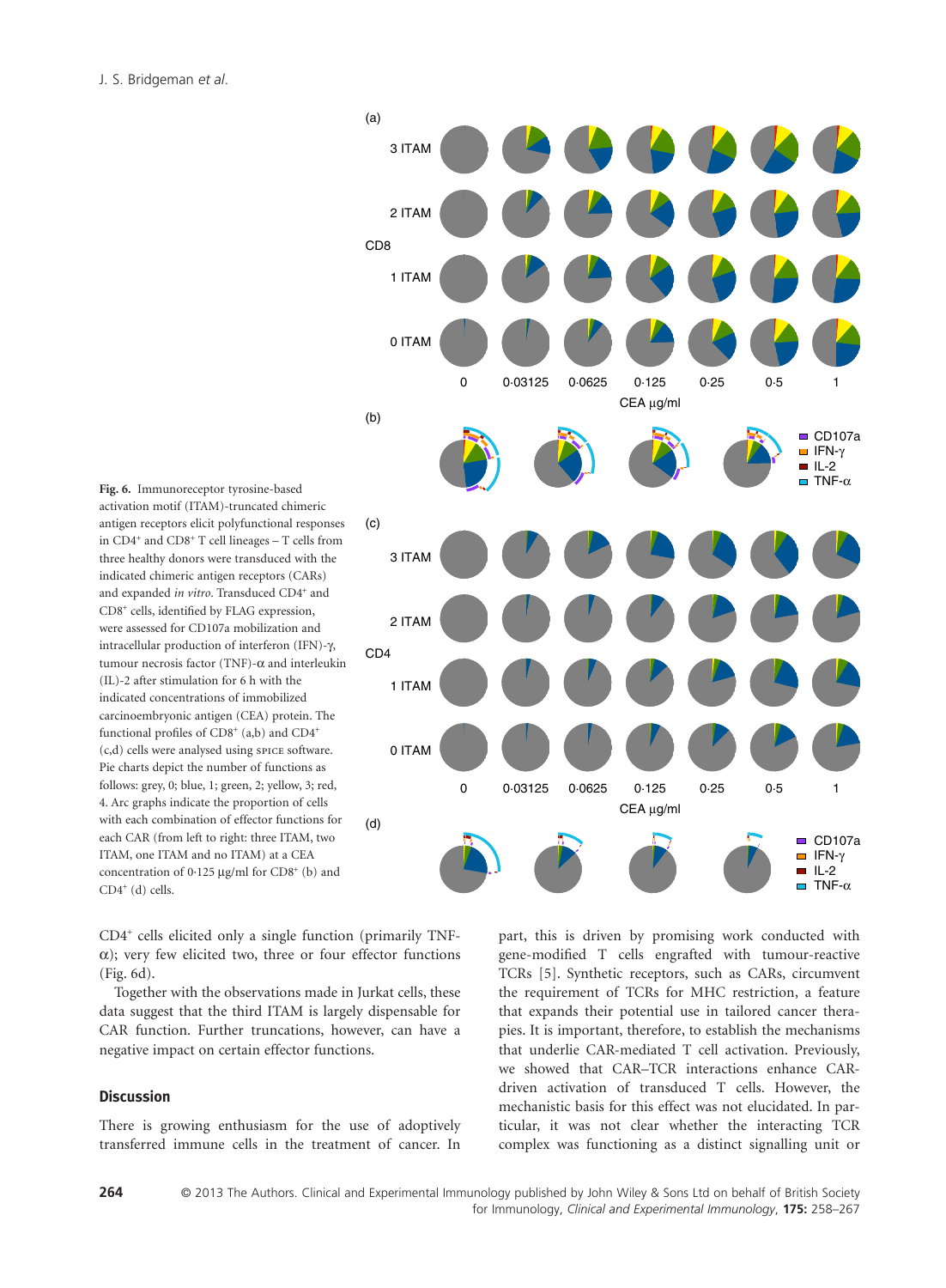simply facilitating T cell activation in an indirect manner. The present study demonstrates that the TCR complex does indeed act as an independent signalling unit for CAR-driven T cell activation, co-ordinating with signals mediated by the CAR itself and the native CD3ζ signalling chain. Accordingly, the molecular events downstream of CAR ligation are more complex than initially anticipated. Indeed, the ability of CD3ζ-based CARs to interact with components of the TCR complex permits targeted truncations of the signalling chain without undue functional consequences.

Our observations lead to an important question. How do CAR molecules actually transmit signals across the membrane? This issue remains unresolved even for native TCRs. Currently popular torsion-based models have given rise to the idea that the TCR is a mechanosensor [22]. Such models permit conformational changes in the ionically interacting CD3 chains that favour their phosphorylation. In contrast, our data suggest that the opposite is true for CAR-driven T cell activation; i.e. conformational changes in CD3ζ induce structural deformation of other components of the TCR complex. Alternatively, antigen-mediated clustering of CARs may allow phosphorylation of the TCR complex by src kinases. The conformational change model of CD3ζ signalling is supported by our recent observation that CAR function is seriously impaired when the highly vibrational transmembrane L9 residue is mutated [12,23,24]. This hypothesis, whereby activation is driven by conjugation of one of the CD3 chains, is not unrealistic. Indeed, it is in essence the mechanism that underlies the activation of T cells by mitogenic antibodies such as OKT3 and UCHT1 [25].

In agreement with a previous study [17], we found that deleting the third ITAM had little effect on the overall function of CD3ζ chimeras. Conversely, both Chae *et al*. and Geiger *et al*. [17,26] demonstrated that a greater functional deficit accompanied the loss of the two C-terminal ITAMs. However, neither of these studies would have taken heterodimerization into account due to the use of CD8 and MHC class I transmembrane domains. The maintenance of CAR function in the absence of the third ITAM may explain why the FCεRIγ signalling subunit, which contains just two ITAMs, has proved to be a useful alternative to CD3ζ in a number of studies [27,28]. Removing the C-terminal ITAM from the introduced CAR may also reduce CD3ζ-mediated apoptosis, as demonstrated by Lenardo and colleagues [29]. The effects of ITAM removal are likely to be less obvious in our system due to the aforementioned capacity to heterodimerize, which compensates to some extent for the lost signalling capacity. However, the key point is that CAR size can be reduced without loss of function. Together with our recent work identifying a role for TCR–CAR interactions in optimal CAR function, these results highlight the importance of using the CD3ζ transmembrane domain as a component of CARs. In addition, we show here that the capacity of CD3ζ transmembrane-bearing CARs to interact with the TCR complex enables signalling in a CD3ζindependent manner. Further work is required to determine which components of the TCR are important for this function.

Although IL-2 production appears to be the function most affected by ITAM loss, this does not impinge upon the primary objective of first generation CARs. Indeed, CD28 has a largely synergistic effect on IL-2 production mediated by the TCR. Thus, ITAM-mutant second-generation CARs containing the CD28 signalling module may not show any functional compromise in terms of IL-2 production. A caveat to this may be the use of second generation receptors incorporating the CD3ζ transmembrane region which, although tested and published, have not been compared critically to existing receptors [30].

Herein, we report a comprehensive analysis of T cell effector function elicited by CAR-mediated antigen recognition. Polyfunctional response profiles were observed with both intact and ITAM-truncated CARs, more noticeably in CD8<sup>+</sup> cells compared to CD4<sup>+</sup> cells. This latter phenomenon might reflect differential lineage-specific activation thresholds. Alternatively, it could hinge upon the amount of free Lck available for CAR-mediated activation. Indeed, Lck has been shown to associate preferentially with CD4 compared to CD8 [31], potentially restricting its availability in CD4+T cells. Strategies that enhance the polyfunctional effector profiles of CD4<sup>+</sup> T cells may therefore improve the efficacy of CAR therapy, particularly as it has been established that CAR-engrafted CD4<sup>+</sup> T cells play a crucial role in tumour eradication [2].

In summary, we show here that CARs incorporating the CD3ζ transmembrane domain can signal via endogenous CD3ζ as well as via other undefined components of the TCR complex. This observation led us to demonstrate that CARs with truncated cytoplasmic domains can still function in both Jurkat T cells and primary human T cells, eliciting polyfunctional profiles in both the CD4<sup>+</sup> and CD8<sup>+</sup> lineages. Rather than activation being dependent upon a stoichiometrically equal ratio of CAR to antigen, it seems more likely that the various signalling chains involved upon CAR binding permit one antigen to mediate a network of interchain phosphorylation events. Such a process would explain the high antigen sensitivity of CARs. Moreover, the cross-talk is efficient enough for ITAMs to be deleted from the signalling chain without concomitant functional impairments. This is an important observation because it means that the size of the transgene, or at least the size of the CD3ζ component of next generation CARs, can be reduced without incurring therapeutically relevant loss of function. Such observations open avenues for tailoring the cytoplasmic domain of CARs, removing unnecessary components and in turn replacing them with motifs that enhance both expression and function.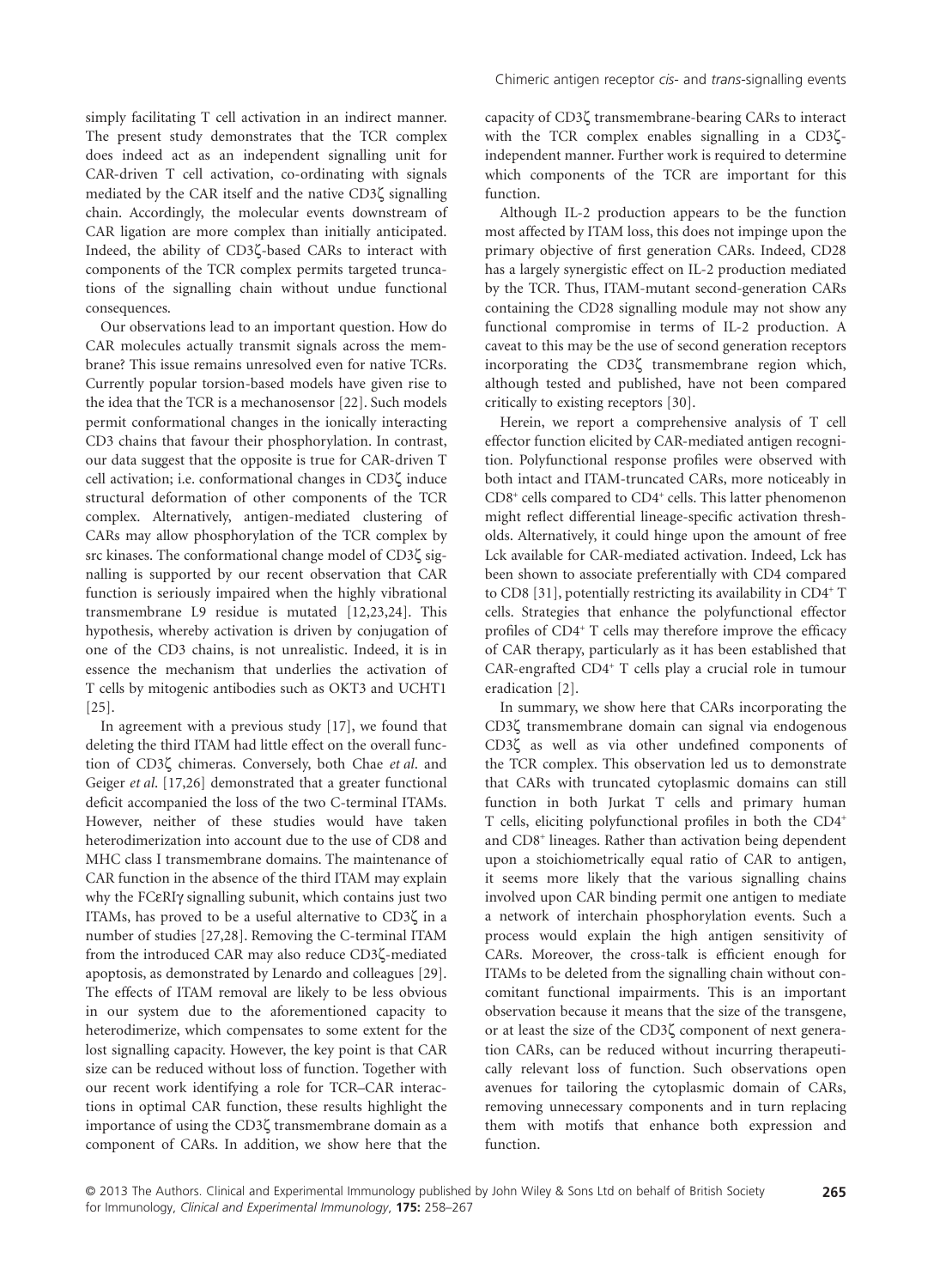### **Acknowledgements**

We would like to thank Allison O'Neill and Christine Cowsill for technical assistance, Reno Debets and David Weist for provision of cell lines, and members of the Flow Cytometry Department and Molecular Biology Core Facility, Paterson Institute for Cancer Research, for assistance with cell sorting and sequencing, respectively. This work was supported by a BBSRC Studentship and LoLa Grant (BB/H001085/1), the Wellcome Trust, Cancer Research UK and the European Commission FP6 programme ATTACK.

## **Author contributions**

J. S. B., K. L., V. E. S. and K. M. generated reagents and performed the experiments; R. E. H., D. A. P. and D. E. G. designed the experiments; J. S. B., D. A. P. and D. E. G. wrote the paper.

### **Disclosure**

No competing financial interests exist.

### **References**

- 1 Cheadle EJ, Gilham DE, Hawkins RE. The combination of cyclophosphamide and human T cells genetically engineered to target CD19 can eradicate established B-cell lymphoma. Br J Haematol 2008; **142**:65–8.
- 2 Cheadle EJ, Hawkins RE, Batha H, Rothwell DG, Ashton G, Gilham DE. Eradication of established B-cell lymphoma by CD19-specific murine T cells is dependent on host lymphopenic environment and can be mediated by CD4+ and CD8+ T cells. J Immunother 2009; **32**:207–18.
- 3 Cheadle EJ, Rothwell DG, Bridgeman JS, Sheard VE, Hawkins RE, Gilham DE. Ligation of the CD2 co-stimulatory receptor enhances IL-2 production from first-generation chimeric antigen receptor T cells. Gene Ther 2011; **19**:1114–20.
- 4 Porter DL, Levine BL, Kalos M, Bagg A, June CH. Chimeric antigen receptor-modified T cells in chronic lymphoid leukemia. N Engl J Med 2011; **365**:725–33.
- 5 Morgan RA, Dudley ME, Wunderlich JR *et al*. Cancer regression in patients after transfer of genetically engineered lymphocytes. Science 2006; **314**:126–9.
- 6 Bridgeman JS, Hawkins RE, Hombach AA, Abken H, Gilham DE. Building better chimeric antigen receptors for adoptive T cell therapy. Curr Gene Ther 2010; **10**:77–90.
- 7 Grupp SA, Kalos M, Barrett D *et al*. Chimeric antigen receptormodified T cells for acute lymphoid leukemia. N Engl J Med 2013; **368**:1509–18.
- 8 Finney HM, Akbar AN, Lawson AD. Activation of resting human primary T cells with chimeric receptors: costimulation from CD28, inducible costimulator, CD134, and CD137 in series with signals from the TCR zeta chain. J Immunol 2004; **172**:104–13.
- 9 Shirasu N, Shibaguci H, Kuroki M, Yamada H. Construction and molecular characterization of human chimeric T-cell antigen receptors specific for carcinoembryonic antigen. Anticancer Res 2010; **30**:2731–8.
- 10 Schroten C, Kraaij R, Veldhoven JL *et al*. T cell activation upon exposure to patient-derived tumor tissue: a functional assay to select patients for adoptive T cell therapy. J Immunol Methods 2010; **359**:11–20.
- 11 Annenkov AE, Moyes SP, Eshhar Z, Mageed RA, Chernajovsky Y. Loss of original antigenic specificity in T cell hybridomas transduced with a chimeric receptor containing single-chain Fv of an anti-collagen antibody and Fc epsilonRI-signaling gamma subunit. J Immunol 1998; **161**:6604–13.
- 12 Bridgeman JS, Hawkins RE, Bagley S, Blaylock M, Holland M, Gilham DE. The optimal antigen response of chimeric antigen receptors harboring the CD3zeta transmembrane domain is dependent upon incorporation of the receptor into the endogenous TCR/CD3 complex. J Immunol 2010; **184**:6938–49.
- 13 Gilham DE, O'Neil A, Hughes C *et al*. Primary polyclonal human T lymphocytes targeted to carcino-embryonic antigens and neural cell adhesion molecule tumor antigens by CD3zeta-based chimeric immune receptors. J Immunother 2002; **25**:139–51.
- 14 Guest RD, Hawkins RE, Kirillova N *et al*. The role of extracellular spacer regions in the optimal design of chimeric immune receptors: evaluation of four different scFvs and antigens. J Immunother 2005; **28**:203–11.
- 15 Finer MH, Dull TJ, Qin L, Farson D, Roberts MR. Kat: a highefficiency retroviral transduction system for primary human T lymphocytes. Blood 1994; **83**:43–50.
- 16 Roederer M, Nozzi JL, Nason MC. SPICE: exploration and analysis of post-cytometric complex multivariate datasets. Cytometry A 2011; **79**:167–74.
- 17 Chae WJ, Lee HK, Han JH *et al*. Qualitatively differential regulation of T cell activation and apoptosis by T cell receptor zeta chain ITAMs and their tyrosine residues. Int Immunol 2004; **16**:1225– 36.
- 18 Alcover A, Alberini C, Acuto O *et al*. Interdependence of CD3-Ti and CD2 activation pathways in human T lymphocytes. EMBO J 1988; **7**:1973–7.
- 19 Sussman JJ, Bonifacino JS, Lippincott-Schwartz J *et al*. Failure to synthesize the T cell CD3-zeta chain: structure and function of a partial T cell receptor complex. Cell 1988; **52**:85–95.
- 20 Bridgeman JS, Blaylock M, Hawkins RE, Gilham DE. Development of a flow cytometric co-immunoprecipitation technique for the study of multiple protein–protein interactions and its application to T-cell receptor analysis. Cytometry A 2010; **77**:338–46.
- 21 Kersh EN, Kersh GJ, Allen PM. Partially phosphorylated T cell receptor zeta molecules can inhibit T cell activation. J Exp Med 1999; **190**:1627–36.
- 22 Li YC, Chen BM, Wu PC *et al*. Cutting edge: mechanical forces acting on T cells immobilized via the TCR complex can trigger TCR signaling. J Immunol 2010; **184**:5959–63.
- 23 Mukherjee P, Kass I, Arkin IT, Zanni MT. Structural disorder of the CD3zeta transmembrane domain studied with 2D IR spectroscopy and molecular dynamics simulations. J Phys Chem B 2006; **110**:24740–9.
- 24 Mukherjee P, Kass I, Arkin IT, Zanni MT. Picosecond dynamics of a membrane protein revealed by 2D IR. Proc Natl Acad Sci USA 2006; **103**:3528–33.
- 25 Chatenoud L. CD3-specific antibody-induced active tolerance: from bench to bedside. Nat Rev Immunol 2003; **3**:123–32.
- 26 Geiger TL, Nguyen P, Leitenberg D, Flavell RA. Integrated src kinase and costimulatory activity enhances signal transduction